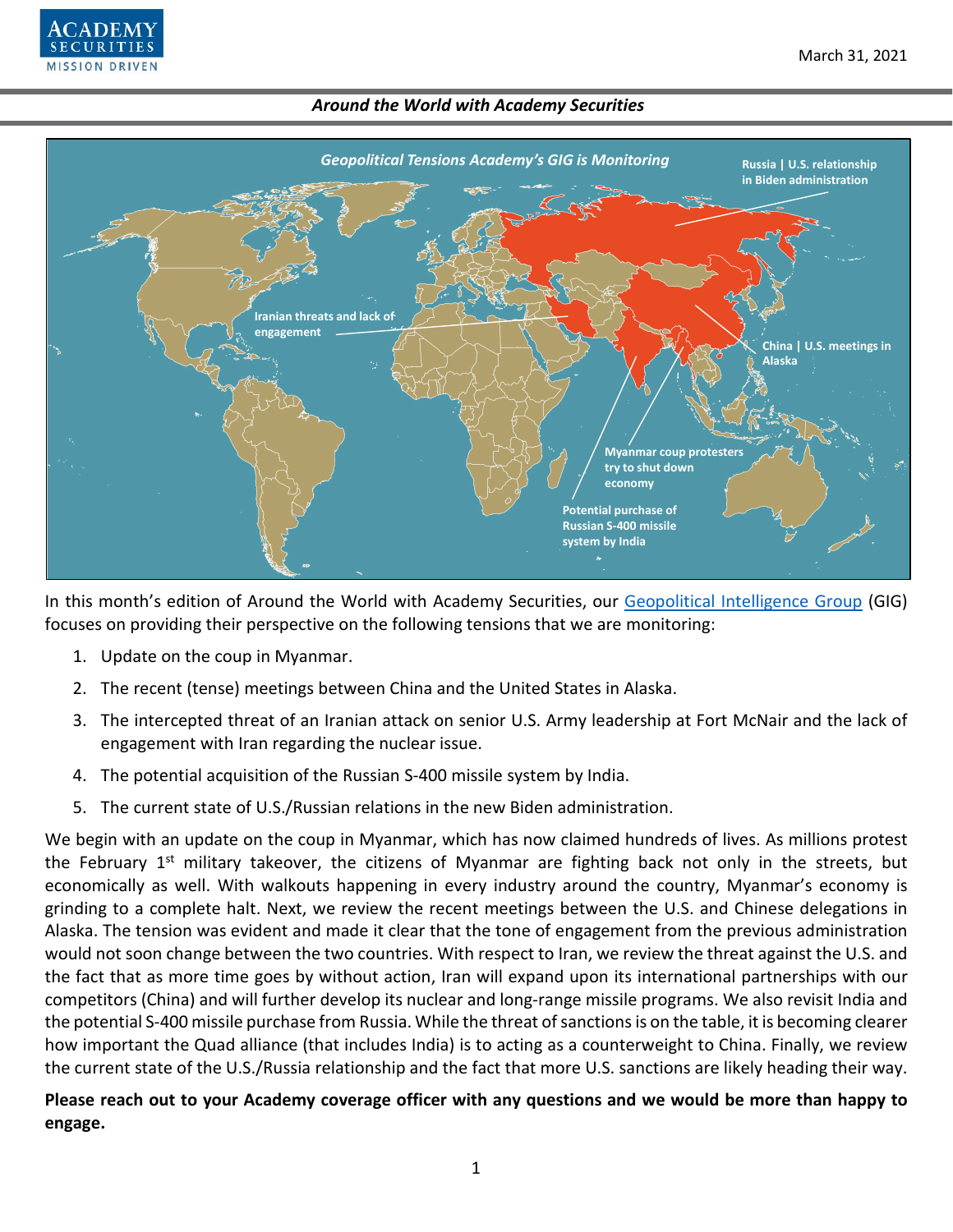

### **Front and Center – Myanmar Update**

As we reported in our previous [ATW,](https://www.academysecurities.com/wordpress/wp-content/uploads/2021/02/Around-the-World-with-Academy-Securities_2_25_21.pdf) Myanmar's military (led by General Min Aung Hlaing) seized power on February 1, 2021 and detained State Counselor Aung San Suu Kyi and President Win Myint. Myanmar had been under civilian rule since 2011, but the military claimed that the November 2020 election, where the National League for Democracy won 83% of the seats in Parliament, was fraudulent (there is no evidence of that). The military quickly took charge of the country's infrastructure and prepared for the protests to begin. The military's response to the protests was measured at first, but their methods have become more violent over the past few weeks and over 500 protesters have been killed (more than 100 were killed on March 27<sup>th</sup> alone). As millions of protesters continue to take to the



streets, their goal has become to shut the country down until the military returns power to the democratically elected government. Banks are closed, the internet has been shut down, and the government has ceased to function. Factory and shipyard workers have joined the protests and are refusing to come to work - even if that means going without pay. While Myanmar's economy was already weak leading up to the coup, the situation has grown increasingly dire.

U.S. and EU sanctions have started to take their toll and former members of the ousted Parliament have been pleading with foreign companies to not do business with the military junta. On March 25<sup>th</sup>, the U.S. made plans to impose sanctions directed at the business interests of the Myanmar military. As exports have ground to a halt, there has been and will continue to be major disruptions to the global supply chain. While the export of oil and gas to China has continued, even that could be at risk. China has done nothing to condemn the coup, but it has not chosen a side to support, either. While the chaos on its border continues, it is clear that China's number one concern is protecting its economic interests. As the funding for the military regime in power starts to dry up, the military will continue to look for other sources of income, but how long can it hold on to power? The regime clearly may not have been prepared to face the resolve of the people of Myanmar. Our GIG will continue to monitor the situation and General Kearney believes that, **"The ruthless dictatorship is unlikely to respond to coercion until they consolidate power. While there is currently international outrage, they are likely to wait out the storm."**

*"There is no future for the Myanmar military leaders if they give up control of power. They will cling to power as there are no other good options for them. The U.S. and many other nations have imposed sanctions as a political gesture, intended to show that the international community is doing something in response to the military's bad behavior with little expectation of success.* 

*The Myanmar military will continue to defend its borders from ethnic rebel armies, some of which are supported by China. The Myanmar military and China are not on friendly terms due to the border disputes so it will be interesting to see if China will step up and intervene in Myanmar. They were supportive of the National League for Democracy (NLD) and State Counselor Aung San Suu Kyi since China accounts for 30% of Myanmar's trade and China had many economic/infrastructure deals ongoing as they worked to expand their influence in Myanmar. The U.S. has no vital interests in Myanmar, but our interest is to support and promote human rights and democracy so we will continue to work with allies and partners to diplomatically resolve the situation through negotiation using ASEAN nations. However, ASEAN has a history of non-interference in the internal affairs of other ASEAN nations (the Thailand 2014*  coup is an example), so it is doubtful ASEAN will be able to negotiate an end to the violence. The wild card is the *possibility that China intervenes in Myanmar to restore the NLD back in power. Most likely, China will allow Myanmar to fester and continue to be a thorn in our side, as it is a distraction, and they can pursue their other agendas." General KK Chinn*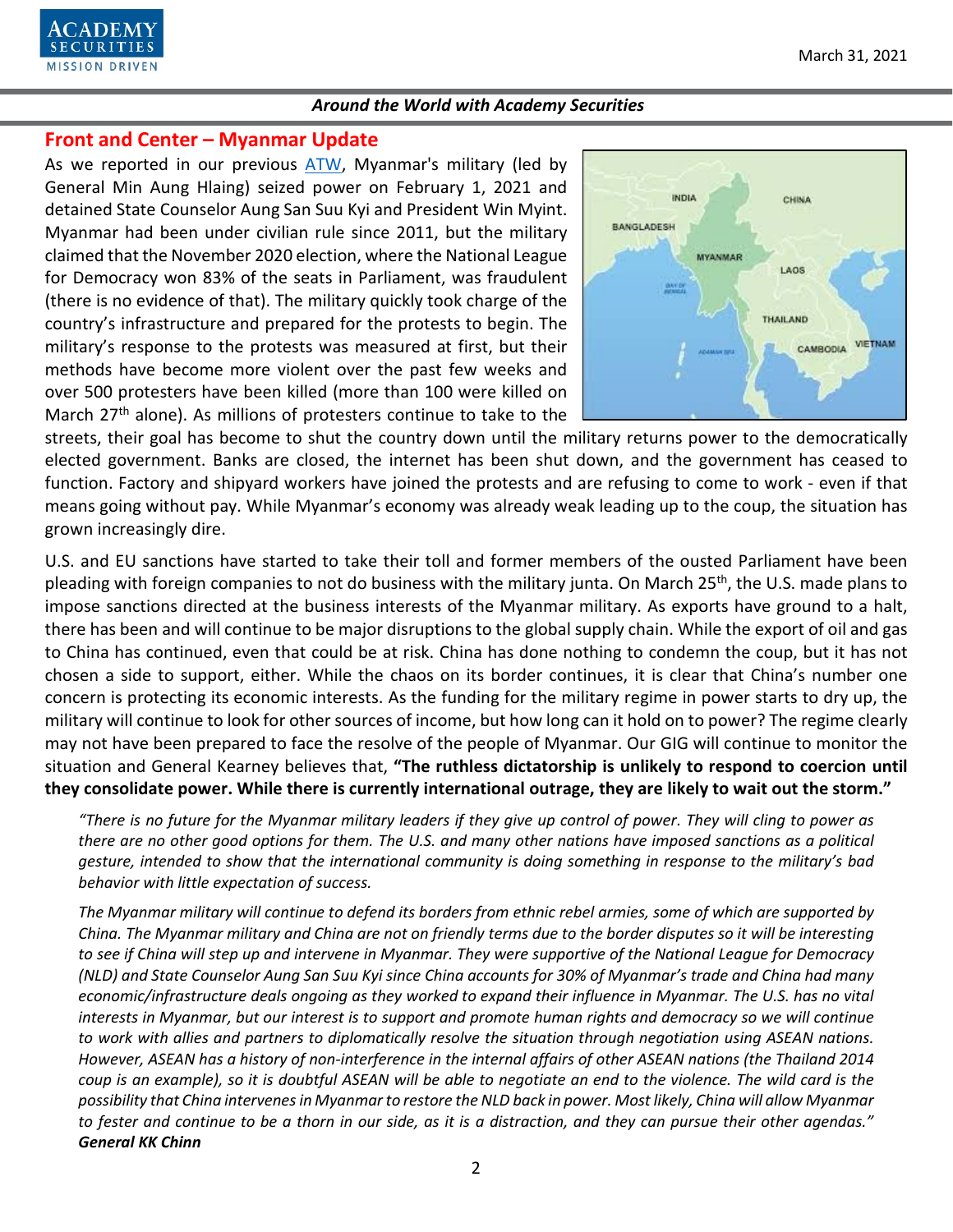

*"Why should the U.S. care about what's going on in Myanmar? Because it is in the Indo-Pacific region and is another country that the Biden administration does not want to fall solely under Beijing's influence. Myanmar's trade with China is already seven times greater than with the U.S. and they were completely dependent on China prior to the 2010 general election. If we distance ourselves from every autocratic or non-democratic country, we will leave a good part of the world under China's and Russia's influence. So far, the U.S. economic sanctions on Myanmar have been small and have not targeted the economic survival of the regime. This is a sign that the U.S. still hopes to influence and work with the military junta that is in place. The military led government says it still plans to hold elections within the next year. Economic and diplomatic pressure by the U.S. for elections seems to be a way forward while opening up engagements to bring Myanmar back within the sphere of developing democratic nations." General Robert Walsh*

*"The military coup in early February following the re-election of Aung San Suu Kyi included a promise by the military to form a "true and disciplined democracy" within a year. Democracy has never been disciplined and invites struggle among all the elements of power within shared government. The Commerce Department imposed trade sanctions on Myanmar's Ministry of Defense and Home Affairs, but economic sanctions never achieve the desired result unless they are draconian. In this case, the sanctions are hollow. Until China engages to challenge or reverse the coup, America cannot affect the outcome. This is the first major test of President Biden's pledge to collaborate more with allies on international challenges, especially to confront China's influence. However, in this case, Biden needs Xi but China has already vetoed the UN vote to condemn the coup. Also, the G7 has only issued a statement of concern. President Biden needs to build a coalition to ensure the coup is reversed, the November election results are recognized, and the government is again functioning." General Spider Marks*

### **U.S. | China Meetings in Alaska**

Last week, the U.S. and China held their first official cabinet level meetings under the new Biden administration. Secretary of State Antony Blinken and National Security Advisor Jake Sullivan led the U.S. delegation and Yang Jiechi, Director of the Central Foreign Affairs Commission Office and Wang Yi, China's Foreign Minister, were representing China. The meetings immediately got off to a tense start as Secretary Blinken detailed U.S. concerns regarding Hong Kong, Taiwan, cyber, Xinjiang, and economic coercion. The Chinese delegation immediately fired back and said that the U.S. should focus on its own internal issues and called the U.S. the "champion" of cyber-attacks. While both countries appeared shocked at the tone of the opening remarks, the reality is that this is the current state of the U.S./China relationship. It is clear that at the current time, the new Biden administration will continue to hold the line on the former administration's



positions on several hot button issues. While the other meetings followed a more subdued tone and areas such as weapons proliferation, and Iran were discussed, the competing agendas of the U.S. and China will not make collaboration an easy task.

In an effort to try to lead from a position of strength, the U.S. is making a concerted effort to build up its "Quad" alliance, consisting of the United States, Japan, Australia, and India. Meanwhile, China is growing stronger, both militarily and economically. It is building up its nuclear (including additional land-based missile silos) and cyber capabilities at a rate much faster than what was anticipated. Its Belt and Road Initiative is a multi-trillion-dollar program that is designed to tie China to over 100 countries around the world. It routinely uses this and other programs such as the offer to supply vaccines to Brazil as leverage (Brazil recently dropped its opposition to Huawei). As we reported on [last year,](https://www.academysecurities.com/wordpress/wp-content/uploads/2020/07/Around-the-World-with-Academy-Securities_7-24-20.pdf) China has also been discussing a strategic partnership with Iran and just signed the 25 year cooperation agreement on March 27th. General Kearney believes that, **"Xi will stick to China's**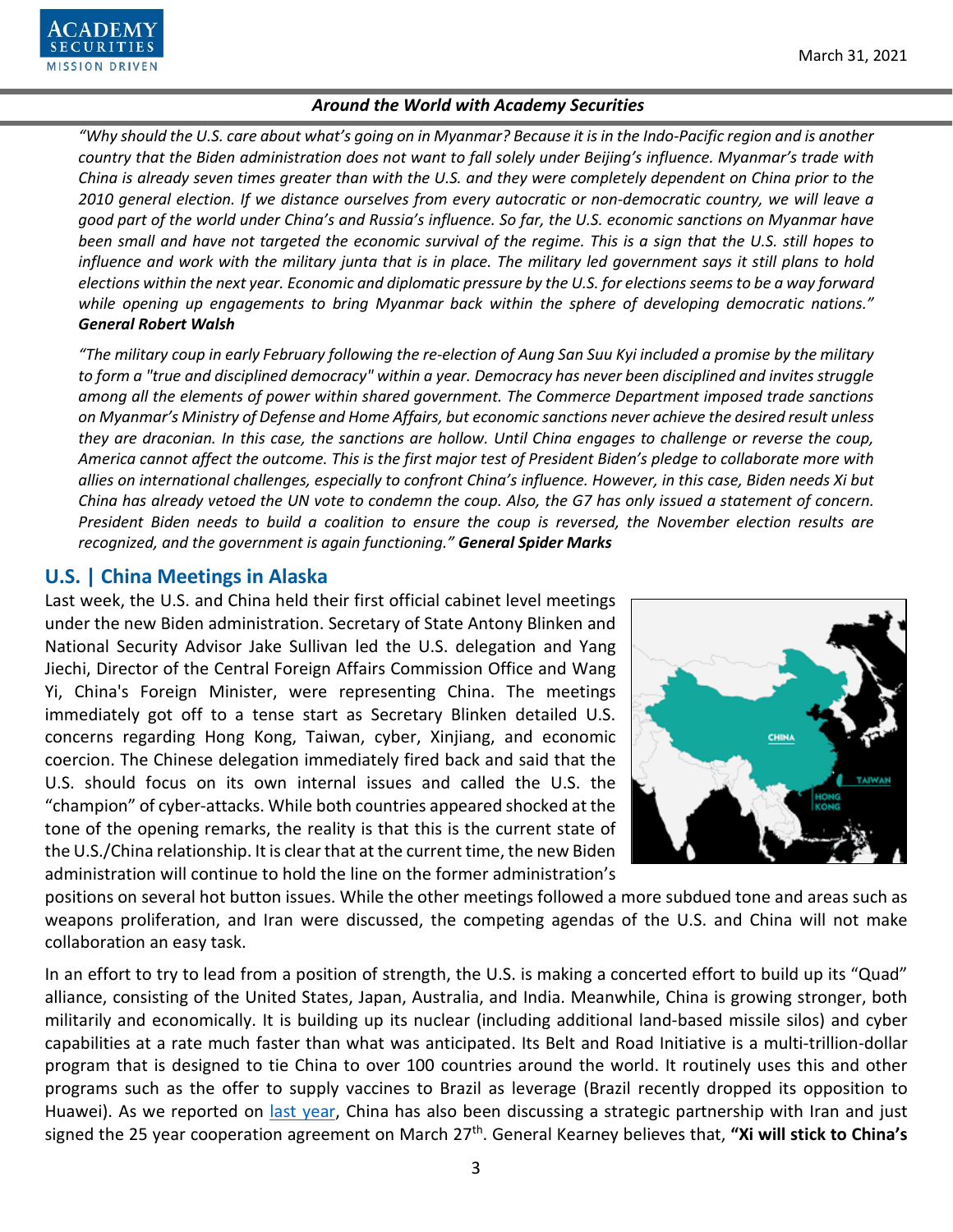

**current strategy and play the long game and there was plenty of talking to home audiences in the Alaska meetings. A complex relationship of competition and limited cooperation will be the strategy (per Secretary Blinken)."** The U.S. must keep its alliances strong and shore up counterweights against China.

*"The CCP studied the new Biden administration's messaging closely and hoped for change after the tough going it had with the Trump administration. They have now decided that going back to the Obama days is not in the cards. The CCP has now taken on their own hardline approach. Competition with the U.S. is the new coin of the realm for both global leaders. The days of China acquiescing to the U.S. and working behind the scenes quietly to advance their plan to be the dominant global superpower are over. China came out swinging during the diplomatic talks in Alaska by stating that "the United States does not have the qualification to say that it wants to speak to China from a position of strength." They challenged the U.S. on human rights, race relations, democratic values, military adventurism, and bullying other countries. Their "Wolf Warrior" diplomatic approach had been largely for domestic consumption. It is now targeting the U.S. and we can expect it to continue.*

*The U.S. hardline approach to both China and Russia has driven them together in forming a pact against the U.S. China now plans to divide the U.S. from other countries and Secretary of State Blinken stated that "Beijing and Moscow…are pressuring our allies and driving wedges between us." China's new strategy is to show the U.S. as a weak and declining power. They are no longer afraid of confronting the U.S. diplomatically, economically, and soon militarily. Their Belt and Road Initiative along with Made in China 2025 are outpacing the U.S. for influence across the globe. Money talks and they are using it to their advantage to include a steady push to move away from the dollar as the global currency. Their influence operations are challenging the Biden administration's foreign policy priorities. They range from military engagements with Iran, to oil imports with Venezuela, and providing COVID-19 vaccinations across South America." General Robert Walsh*

*"Remember, the "Art of War" is a Chinese manuscript. The Chinese taught us that "the supreme art of war is to subdue the enemy without fighting." China will not directly confront the United States military in the Taiwan Straits or elsewhere in the region nor will Beijing listen to America's condemnation of China's brutality against the Uighurs or protests in Hong Kong. China is being masterful. They will push and be productive against Taiwan, demonstrating military strength and hope for a mishap. China has taken a page from our Cold War strategy against the Soviets "to spend" the competition into irrelevance. Let's be honest, we're being forced into a military modernization race against China's growing military capabilities but we are also expanding our domestic spending at an alarming rate. We are in a classic "guns AND butter" race. China's strategic initiative "Made in China 2025" is an investment of trillions of dollars to achieve independence from foreign suppliers and encourage increased production in high tech products and services, with a priority focus on its semiconductor industry knowing that advances in chip technology will "lead to breakthroughs in other areas of technology." This is the new battleground with new tools: online, in space, using AI, 5G/next generation mobile network, and blockchain technology." General Spider Marks*

## **Iranian Threats and Lack of Engagement**

As we reported in last month's [ATW,](https://www.academysecurities.com/wordpress/wp-content/uploads/2021/02/Around-the-World-with-Academy-Securities_2_25_21.pdf) the Biden administration announced on February 18<sup>th</sup> that it offered to re-enter nuclear discussions with Iran alongside the other JCPOA signatories. Iran flatly rejected that overture and stated that the U.S. needs to lift all sanctions before any talks could begin. A few days before this announcement, the Biden administration launched airstrikes against Iranian-backed militia positions in eastern Syria in response to rocket attacks on U.S. facilities in Iraq. These strikes were meant to be "proportional" in nature and not designed to escalate tensions. This strike was not the reason for the rejection of the offer to re-start a dialogue regarding the JCPOA and was meant to send a message that

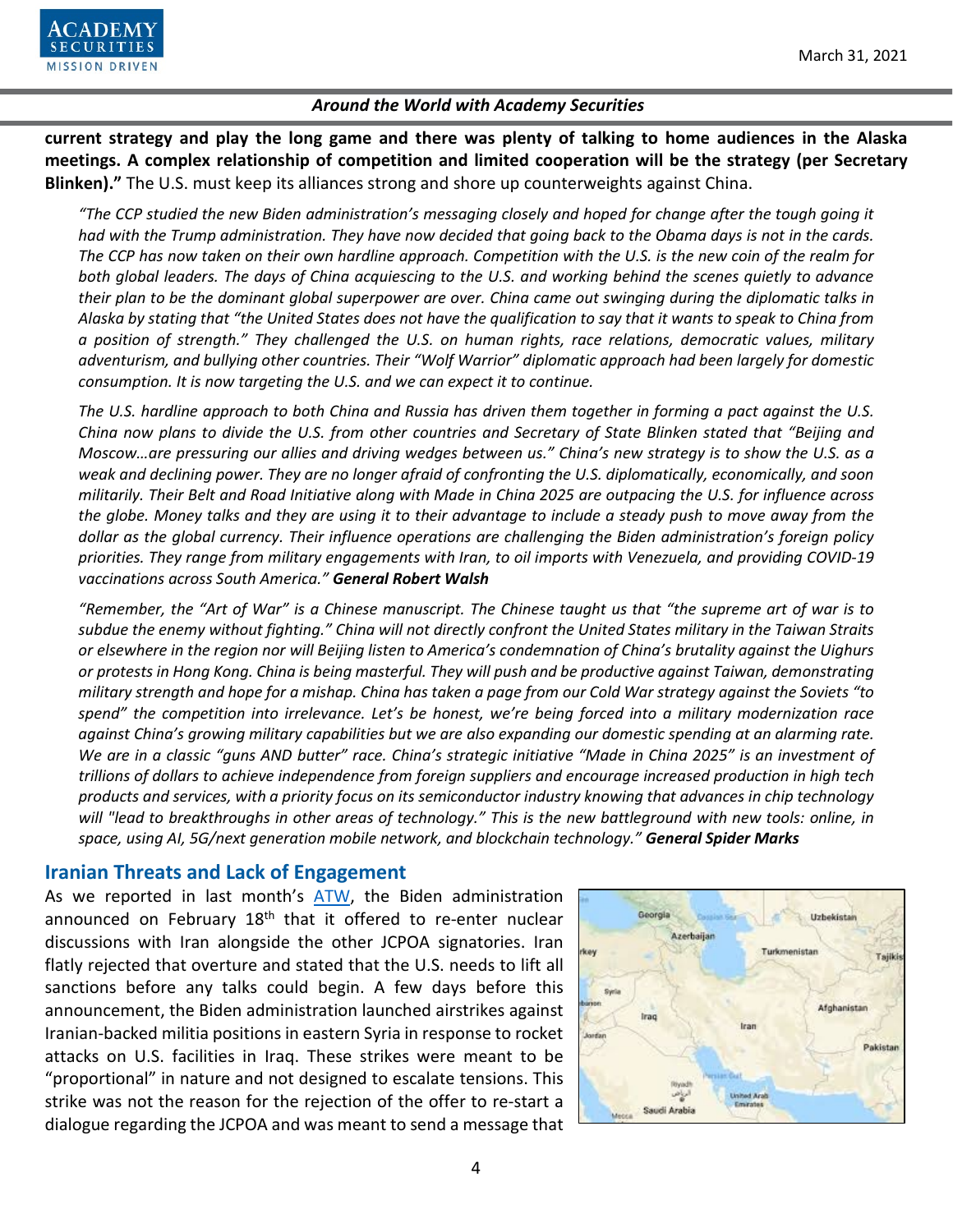

Iran could not continue to attack U.S. facilities with impunity. Meanwhile, Iran is causing trouble for other U.S. allies in the region as Saudi Arabia continues to intercept armed drones from Yemen, fired by the Iranian-backed Houthi rebels and an Israeli-owned ship was hit by a suspected Iranian missile in the Arabian Sea on March 25<sup>th</sup>.

However, there is still concern regarding Iranian retaliation for the killing of General Qassem Soleimani in Baghdad in January 2020. On March 22<sup>nd</sup>, news broke that the NSA had intercepted communications alluding to a "USS Cole" style attack plan against General Joseph Martin, the Vice Chief of Staff of the Army, at Fort McNair. This report makes it clear that the threat against the U.S. is not just limited to the Middle East. With the upcoming elections in Iran, it will be difficult for Iran's leadership to engage in the near-term for fear that they will look weak in the eyes of the Iranian voters. However, lifting sanctions and leaving regional support for terrorism and Iran's ballistic missile program off the table are non-starters for the U.S. Meanwhile, the U.S. and its allies are losing precious time as Iran improves upon its capabilities and gets closer to the development of a nuclear weapon. General Kearney believes that, **"Iran would be foolish to directly attack the U.S. with the IRGC or their Navy. Iran needs sanctions relief and an act of directly acknowledged aggression is unlikely in my view. This stalemate on talks will occur until the U.S. somehow works out a way to allow Iran to not back down on its policy that sanctions should be removed prior to commencing potential talks."**

*"Iran's continued use of its proxy forces across the Middle East could backfire and be used by the U.S. to drive tougher terms in rejoining the JCPOA negotiations over Iran's nuclear weapons development. The geo-political landscape has changed significantly since the Biden administration's negotiators worked in the Obama administration. Since then, the Trump administration was able to negotiate the Abraham Accords. The result normalized relations between Israel and the UAE, Bahrain, Egypt and Jordan with new ties to Morocco and Sudan and hopes of an agreement in Saudi Arabia. This puts pressure on Iran by not only the U.S. and European countries, but also from those countries that have made peace with Israel. No longer is Iran able to drive a wedge between Israel and the Arab countries in the Middle East over the Palestinian claims to the Holy Land. Iran is becoming more regionally isolated due to the Abraham Accords while it rejects the U.S. demands to abandon its proxy war campaign. In the end, while the U.S. recently ended military support to the Saudis in their conflict with the Iranian backed Houthi rebels in Yemen, the U.S. will tire of Iran's actions to drive U.S. influence out of the region and look to build a coalition of partners to isolate Iran." General Robert Walsh*

## **U.S. | India and the S-400**

As we reported in ou[r ATW](https://www.academysecurities.com/wordpress/wp-content/uploads/2020/12/Around-the-World-with-Academy-Securities_12_22_20.pdf) at the end of last year, the U.S. relationship with India is key to developing a strong counterweight to China in the region. While the trade deficit and potential human rights issues (Kashmir) have been in the news, a new point of contention is the potential purchase by India of the Russian S-400 missile system. Defense Secretary Austin discussed the issue with Indian Defense Minister Rajnath Singh during his most recent visit. The topic of potential sanctions was not discussed (because India has not yet taken delivery of the missile system), but the concern exists that the option would be on the table if/when India receives the S-400. In late 2020, the U.S. imposed sanctions on Turkey via the Countering America's Adversaries Through Sanctions Act (CAATSA) for also purchasing the missiles. While the U.S. relationship with India has been built on a strong foundation (the U.S. is one of the largest providers of military equipment to India), the question remains at to whether or not the U.S. would move forward with sanctions if India takes delivery of the S-400 later



this year. This news comes at a critical time for the new administration as it seeks to shore up its regional allies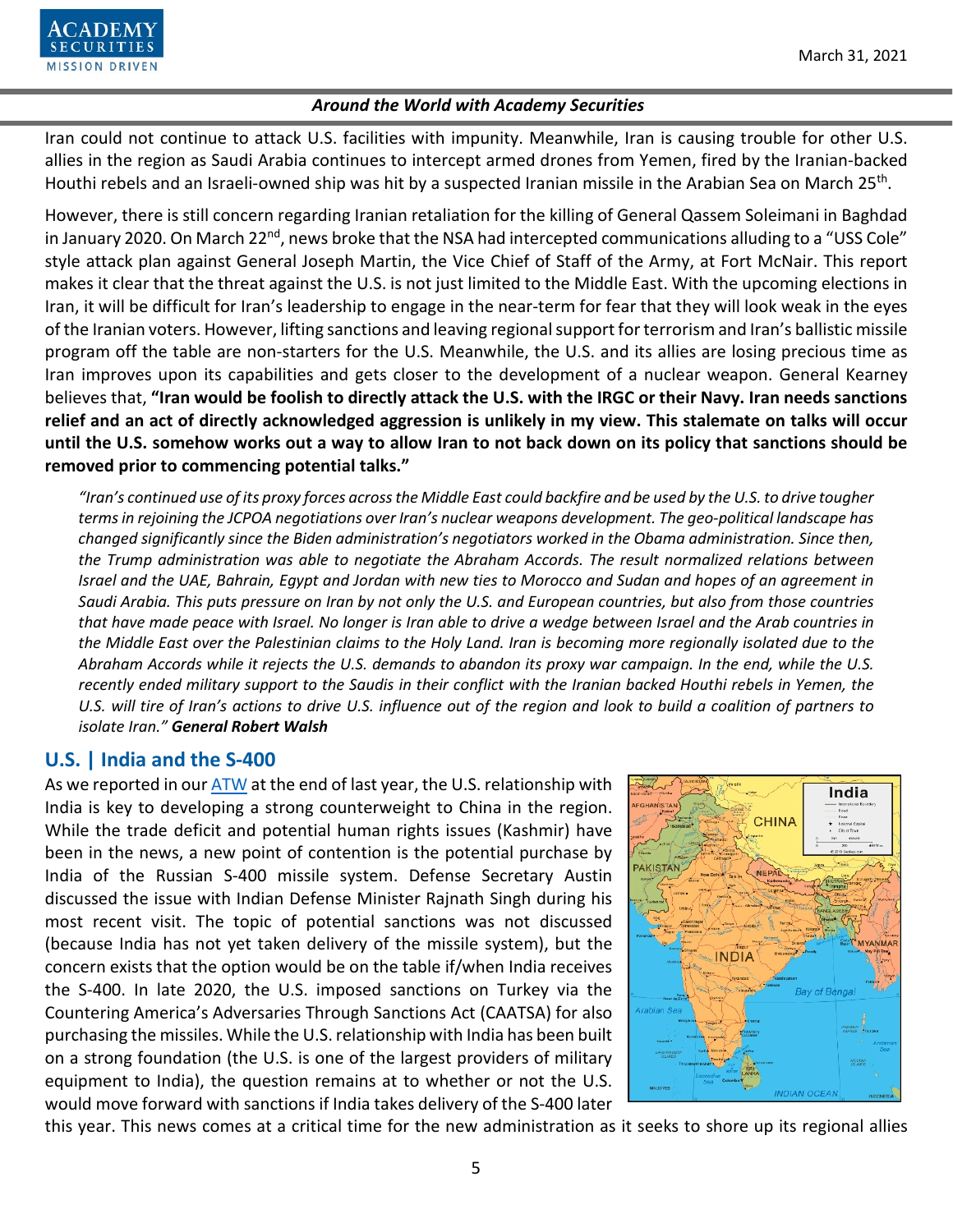

against China. General Kearney feels that, "**It is not in our interest to sanction India on this arms sale policy issue. China is job one and India is key to a regional counter China strategy."**

*"Let's face it, the U.S. is courting India as a strategic partner in its primary national security objective to build a counter-China alliance. If the U.S. wants India in the "Quad", then the new administration needs to treat them appropriately. Sanctions should not drive us apart when there are "far bigger fish to fry." The U.S. is making gains in bringing India into alignment with the U.S.'s approach to China despite India's tradition of nonalignment. India's purchase of Russian S-400 missiles should not drive a wedge between the two potential democratic allies. India purchased arms from Russia during the Cold War while the U.S. supported India's archenemy Pakistan. Pakistan also sought to purchase the same S-400's from Russia. We should not fault India for thinking in their own best interests. However, India is slowly becoming one of the largest purchasers of U.S. arms with lucrative sales by U.S. defense companies. The U.S. needs to put pressure on India to reverse course on the S-400 purchase, but we need to let it play out. China's new pact with Russia will drive Modi and Biden together." General Robert Walsh*

*"Nations act in their own best interest to solidify power and reduce risk. India's purchase of S-400s is an example. India realizes that the China-Russia friendly relationship is a mile wide and an inch deep. However, China's relationship with India (especially along contested areas of its common border), remains uneasy. India pushes back on China's cozy relationship with Pakistan while China is concerned with India's growing activities in the South China Sea to include India's strategic "Quad" agreement with the U.S., Japan, and Australia to regionally counter China. The purchase of Russian S-400s just makes sense to India; it seems to balance things out. Provided India does not get trapped by Russia's largesse, there are always "quids" with the Russians and this decision to buy S-400s could be used to America's advantage in its struggles with China." General Spider Marks*

*"India has always viewed China as a land threat and now views them as a sea threat with the 99-year lease of a port in Sri Lanka, just off India's coast. India's concerns and the United States' desire to enhance relationships to build alliances with partners to counter China has led to our SECDEF visiting India on his initial trip overseas. Typically, only allies make the list for a visit, so it is very evident that we expect India to be an increasingly important partner in holding China accountable to act in accordance with the international rules-based order. As geopolitics between India and Russia grow, we can expect India to continue to move towards the United States as their vital interest is the threat that China poses to their sovereignty." General KK Chinn*

# **Russia | U.S. Relations in the Biden Administration**

As we reported in our previous [ATW,](https://www.academysecurities.com/wordpress/wp-content/uploads/2021/02/Around-the-World-with-Academy-Securities_2_25_21.pdf) our GIG continues to keep an eye on Russia. While the protests against the Navalny sentencing have quieted down, Navalny's allies have called for a new and much larger coordinated protest to begin when 500,000 people agree to participate. However, making news recently was the recent comment by President Biden referring to Putin as a "killer". Not only did this statement result in the recall of the Russian ambassador to the U.S., it reaffirmed the fact that the new Biden administration's stance on Russia would be tougher than the one in the previous administration. Recent news of Russian interference in the 2020 election has only added to the rationale for the application of additional sanctions on Russia. In addition, Secretary of State Blinken reiterated that companies that are involved in the construction of the Nord Stream 2 pipeline could also face sanctions as the Biden administration tries to urge Germany not to complete the project. As it is clear that the U.S./Russia relationship will continue to



deteriorate under the Biden administration, the question is where else in the world can Russia look to appear strong in the eyes of its own citizens? On March 23, the foreign ministers of China and Russia met in an effort to